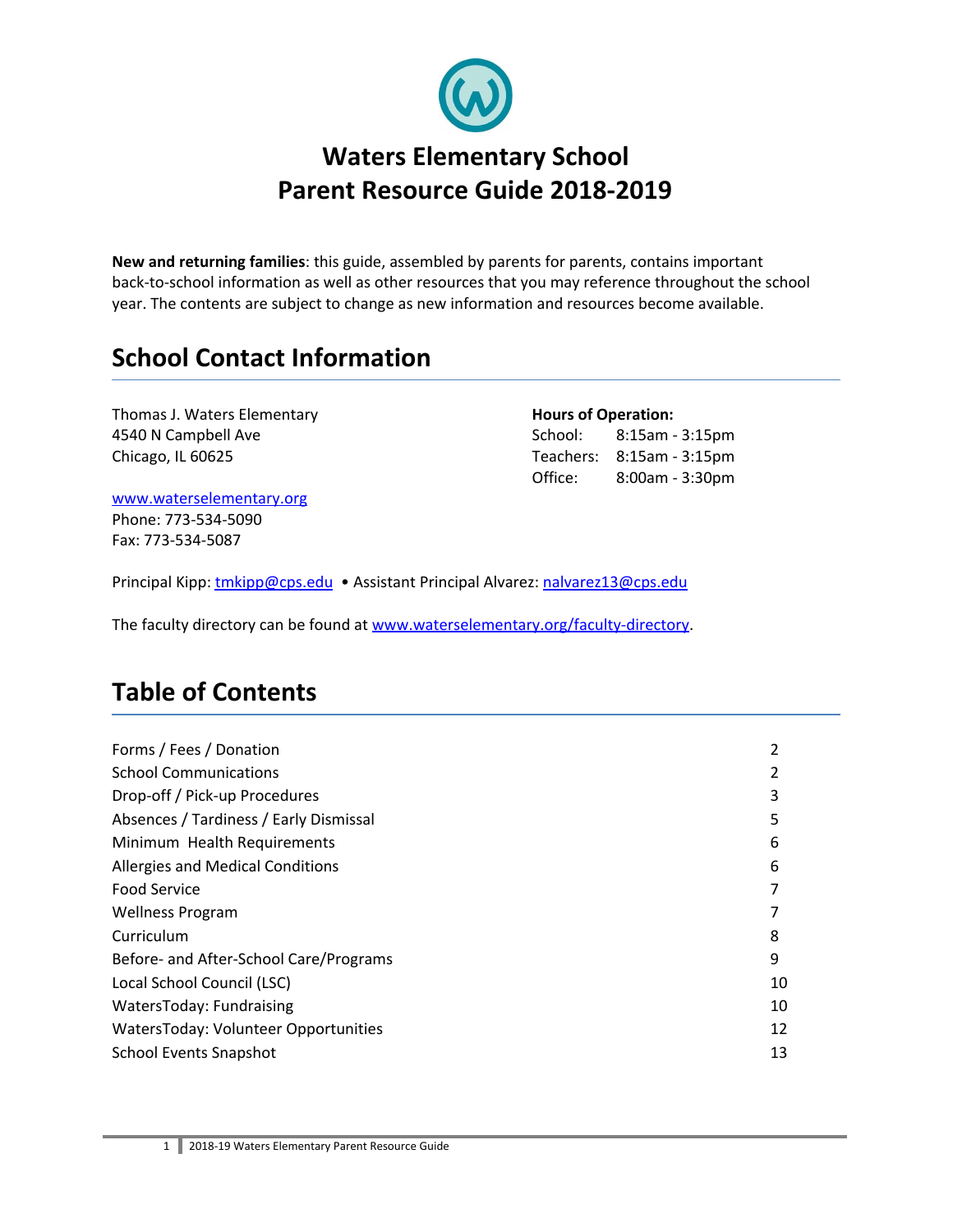### **Forms and Fees\* Due Monday, September 17**

Applicable forms will be sent home with your child during the first two weeks of school. Please sign and return all applicable documents to your child's teacher by September 17th. Please check the Immunizations and Medical Requirements section for any further medical forms you may also need to submit for your child(ren).

#### **Forms will include:**

**Student Fee Form (\$100 per student up to a \$250 maximum per family)**. This fee helps pay for school-wide curriculum materials, such as textbooks, consumable workbooks, and technology supplies (like ink and toner)—materials that are not covered by our limited school budget. Please make your [payment](https://www.epayillinois.com/Home/ShowSiteLandingPage/31996) online payment method (<http://tinyurl.com/jhn62au>). If this is not an option, please stop in the main office. The Student Fee Form is to be submitted with your eldest child, including name(s) and room number(s) for every student in your family and amount of payment.

This student fee is separate from the cost of classroom supplies that students need to purchase. Payment plans are available, and a fee waiver form is available in the office if you cannot afford the fee.

**Student Code of Conduct.** Please sign the last page of the book and return page.

**Media Consent Form.** Pictures of students may be used in our materials and websites. Please sign and return whether or not you allow the use your child's picture (no names associated with pictures).

**Acceptable Usage Policy.** Details guidelines for appropriate usage of the CPS network by students.

**CPS Family Income Information Form.** This form is used to obtain information about families' incomes to determine how much school funding will come from the state and federal government. Waters School may receive additional funds from state and federal sources to provide resources for all students.

**Emergency Form.** If you just registered this year at Waters, one was already completed at registration. You do not need to do this again. If your child is a returning student, you must complete this form.

**Student Medical Form.** Helps track students with known medical conditions such as allergies or asthma.

# **School Communications**

#### **Green Notes: Weekly Email Newsletter**

Stay informed about school news and events with Green Notes, our weekly email newsletter. This is one of the primary means for communicating school-wide information – we strongly encourage all families to subscribe to Green Notes. Read, subscribe, or submit new announcements online at www.waterselementary.org/green-notes.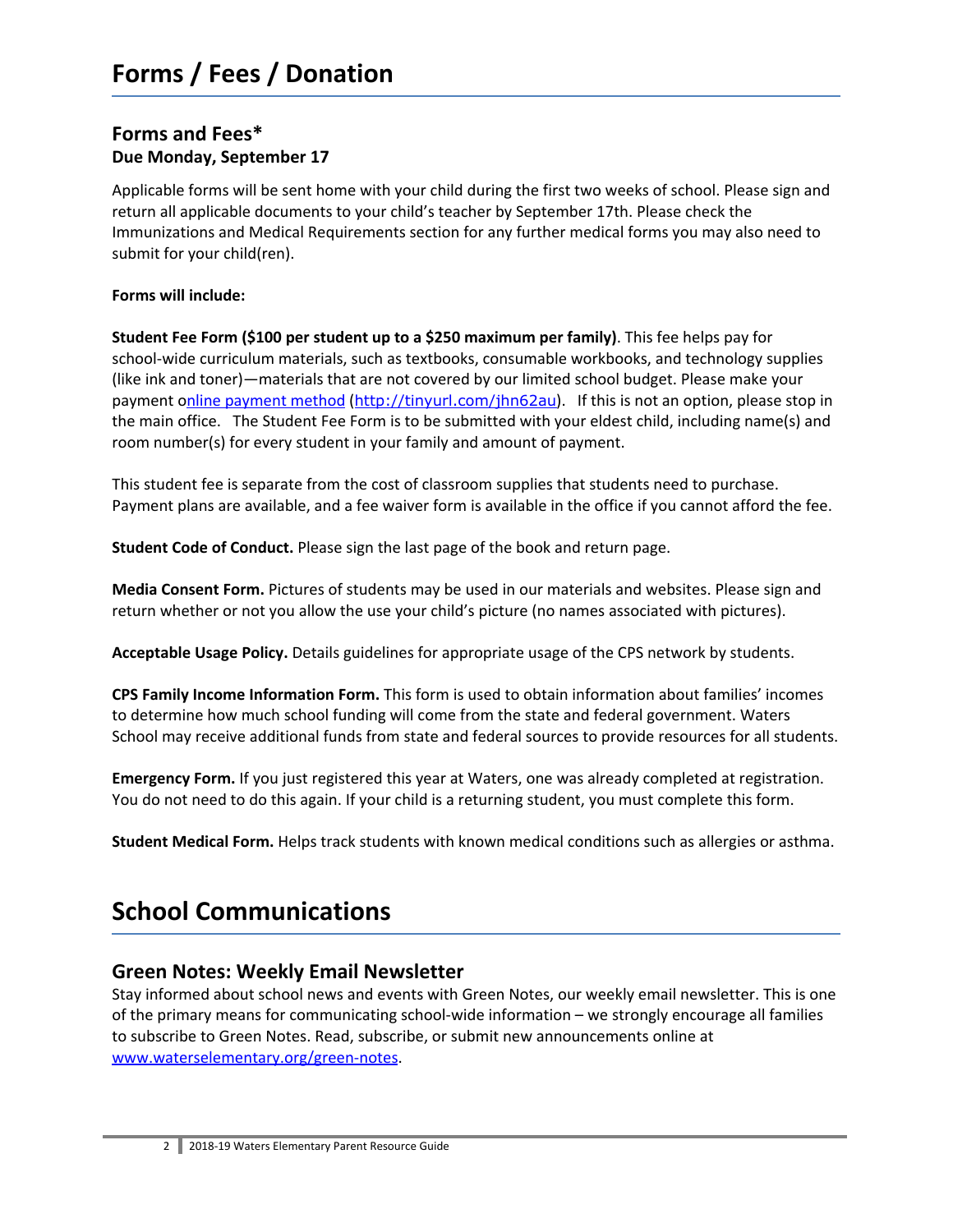### **Calendar**

The CPS and Waters School calendars can be found at [www.waterselementary.org/calendar](http://www.waterselementary.org/calendar). From there you can either print the calendar or sync it with your own calendar to see upcoming events as they are added or updated.

### **Flyers**

Check your student's backpack/homework folders throughout the school year for grade-specific newsletters and school-wide flyers.

## **On the Web**

**Waters Elementary School:** [www.waterselementary.org](http://www.waterselementary.org/)

#### **WatersToday:** [www.waterstoday.org](http://www.waterstoday.org/)

**Class/Grade Websites**: Many teachers have class/grade websites—go to [www.waterselementary.org,](http://www.waterselementary.org/) under "Academics," then "Classroom Websites."

#### **Chicago Public Schools**: [www.cps.edu](http://www.cps.edu/)

**Parent Portal**: Securely view your child's grades and attendance online, and in some cases view course syllabi, upcoming assignments and class descriptions. Visit: [www.waterselementary.org/parent-portal](http://www.waterselementary.org/parent-portal.html)

**Social Media**: On **Facebook**, we have a public Facebook page for events and announcements, www.facebook.com/WatersElementarySchool. Parents also maintain a private Facebook group, Waters Elementary Community and Events (ask to join), for informal questions, information, and photo sharing. In addition, there are Facebook groups for each grade level, usually under the graduation year (for example, this year's kindergarten class is listed as the Waters Class of 2027).

# **Drop-Off / Pick-Up Procedures**

Safety and security of all students and staff is a priority at Waters. School begins promptly at 8:15 am and dismisses at 3:15 pm. In the morning, the first school bell rings at 8:10 am as a "heads-up" to parents and students, and the second bell rings at 8:15 am. The school does not have playground supervision before or after school.

### **Morning Line-Up Procedure**

Students must line up at their assigned door (see diagram below) and designated classroom spot (sometimes marked on the pavement) by second bell at 8:15 am until a teacher or staff member arrives to open the door.

#### **Inclement Weather**

During extreme inclement weather, students may wait in the Annex until second bell rings at 8:15 am. It may be crowded so try to arrive as close to the bell as possible. Homeroom teachers, regardless of weather, will greet students at assigned entrance doors at 8:15 am.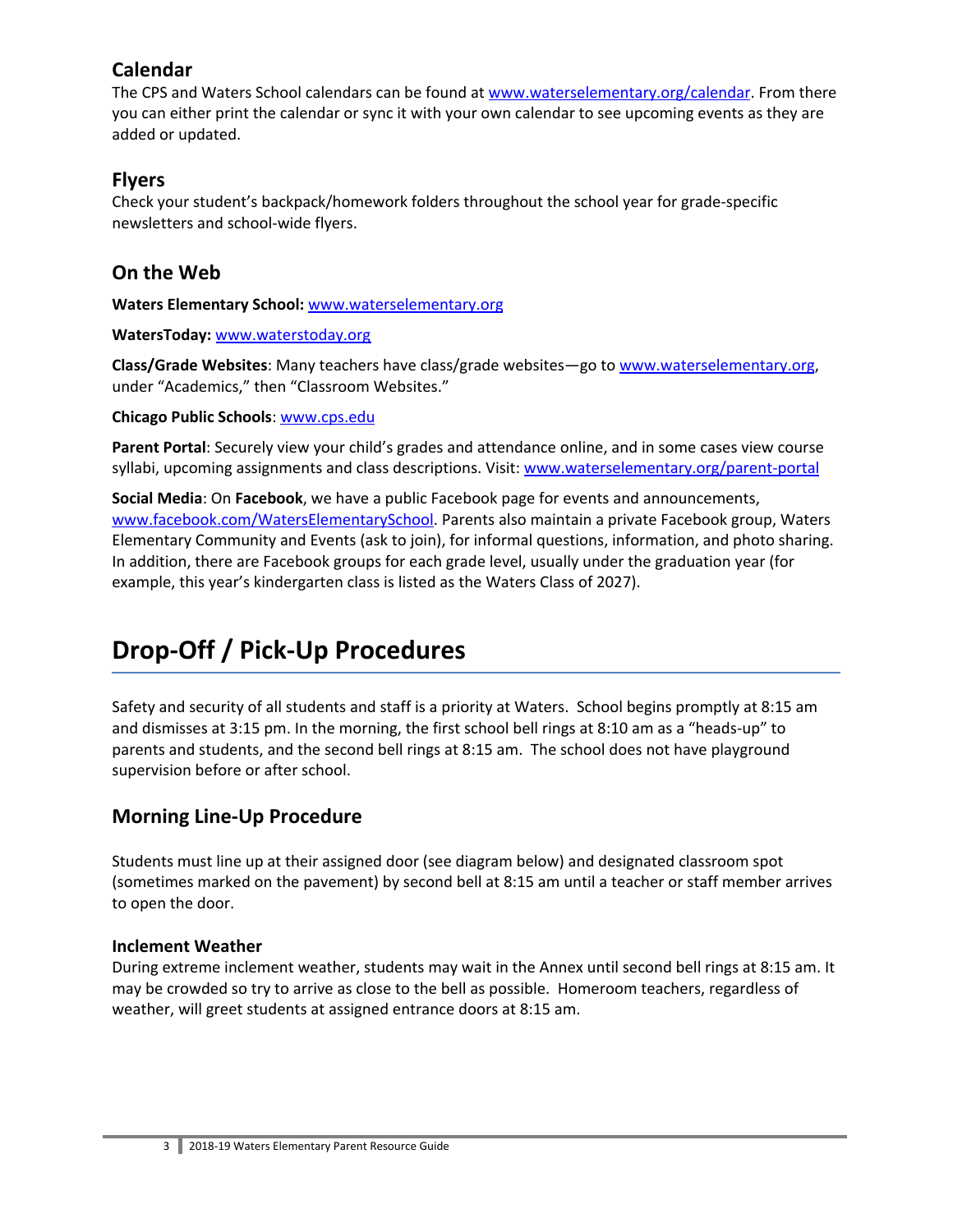# 2018-2019 WATERS ELEMENTARY - LINE UP CONFIGURATION



# **Late Arrival**

Timeliness is of the essence! This is a great habit for the future. If you child does arrive late, they must enter the main school doors off Campbell Ave. and sign in at the security desk in the hallway where they will obtain a tardy slip. Repeated tardies will result in a meeting with administration.

# **Early Pick-Up**

We do not encourage early pick up as it is an interruption to the educational process of the school day. All appointments should be scheduled after school dismisses. If a student needs to be picked up early, an authorized adult must sign out the student in the main office. No student can be dismissed on his/her own for any reason.

### **Late Pick-Up**

**K-3:** Children will be brought to the main office if a parent/guardian is not present at pick-up. Contact the school at 773-534-5090 before 3:00 pm to let them know that you will be late. If this becomes a regular occurrence, a it will result in a meeting with administration. Parents may wish to contact Right At School to arrange for after-school care.

**Grades 4-8:** If you will be late picking up your child, please contact the office at 773-534-5090 before 3:00 pm to inform them. Parents should establish a back-up plan with their child(ren) for late pick-ups. If they have younger sibling (K-3) they should know that the younger child will be brought to the office.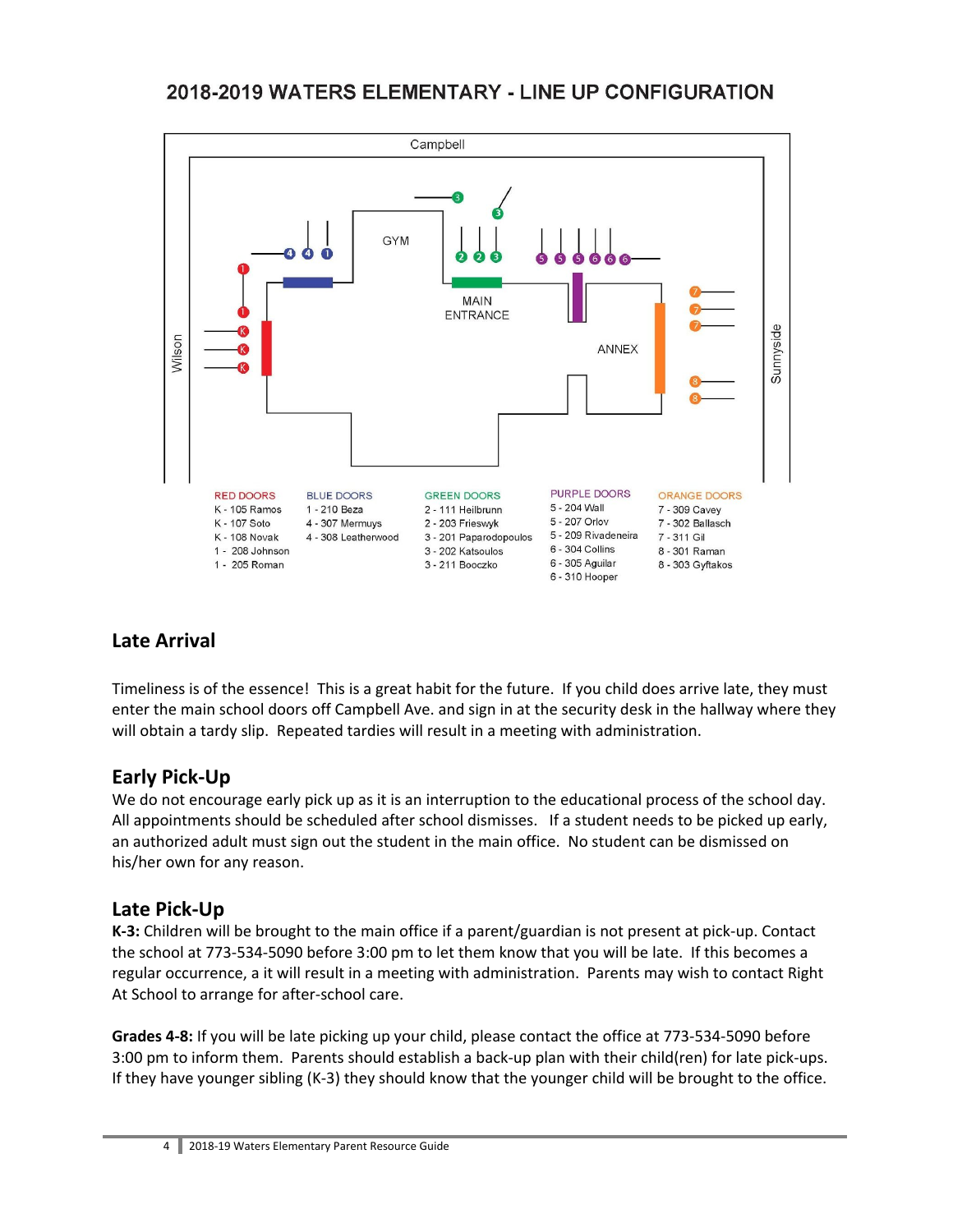## **Parking**

The school parking lot is designated for Waters staff only. Please do not use the staff parking lot as a drop off and pick up site. This is extremely DANGEROUS! Campbell avenue is the official entry for the main office. Do not park on Wilson Avenue, this is an extremely busy and narrow street and you will be ticketed. Please do not double park or block the street/alley. Police will ticket on the streets directly bordering the school, so be mindful of restrictions. It is best to walk to school or park a couple of blocks away if driving.

# **School Entry**

For safety reasons, the doors are locked at all times. The main entrance is located on the East side of the school facing Campbell Ave., near the north end of the turf field. Please use the main entrance for entry into the school. There is a buzzer and security camera connected to the main office. Please do not ask students or staff to open any door at any time. This is a severe safety breach and is prohibited. All school visitors must sign in at the office with each visit, even if you are a frequent volunteer.

### **Building Usage After School**

It is common for children to play on school grounds before and after school. However, unless your children are enrolled in a before-school or after-school activity, they will not be allowed to enter the school before the bell rings or after dismissal. Please remind children to use the restroom before they arrive and depart school for the day, as children are not allowed to enter the building when school is not in session. The school will remain locked at all times to ensure the safety of our students and staff.

# **Absences**

Attendance is a Waters School priority. All students should be at school, on time, every school day. If a student is absent, our automated phone system will notify parents. Please ensure you have current phone numbers on file in the office to receive notifications.

### **Absences**

If your child will be absent, a parent or guardian should notify the child's teacher by email and copy Mr. Servin ([gservin2@cps.edu\)](mailto:GServin2@cps.edu). All absences must be documented. Students without an email/note will not have their absence(s) excused. Students who miss school due to a communicable disease or miss more than three days of school will also need a doctor's note. Administration/staff will review these notes to determine if the absence meets the legal requirements for an excused absences:

- Student illness
- Family emergency
- Death in the immediate family
- Observation of a religious holiday
- Circumstances causing reasonable concern for the student's health or safety
- Other situations out of the student's control, as determined by the principal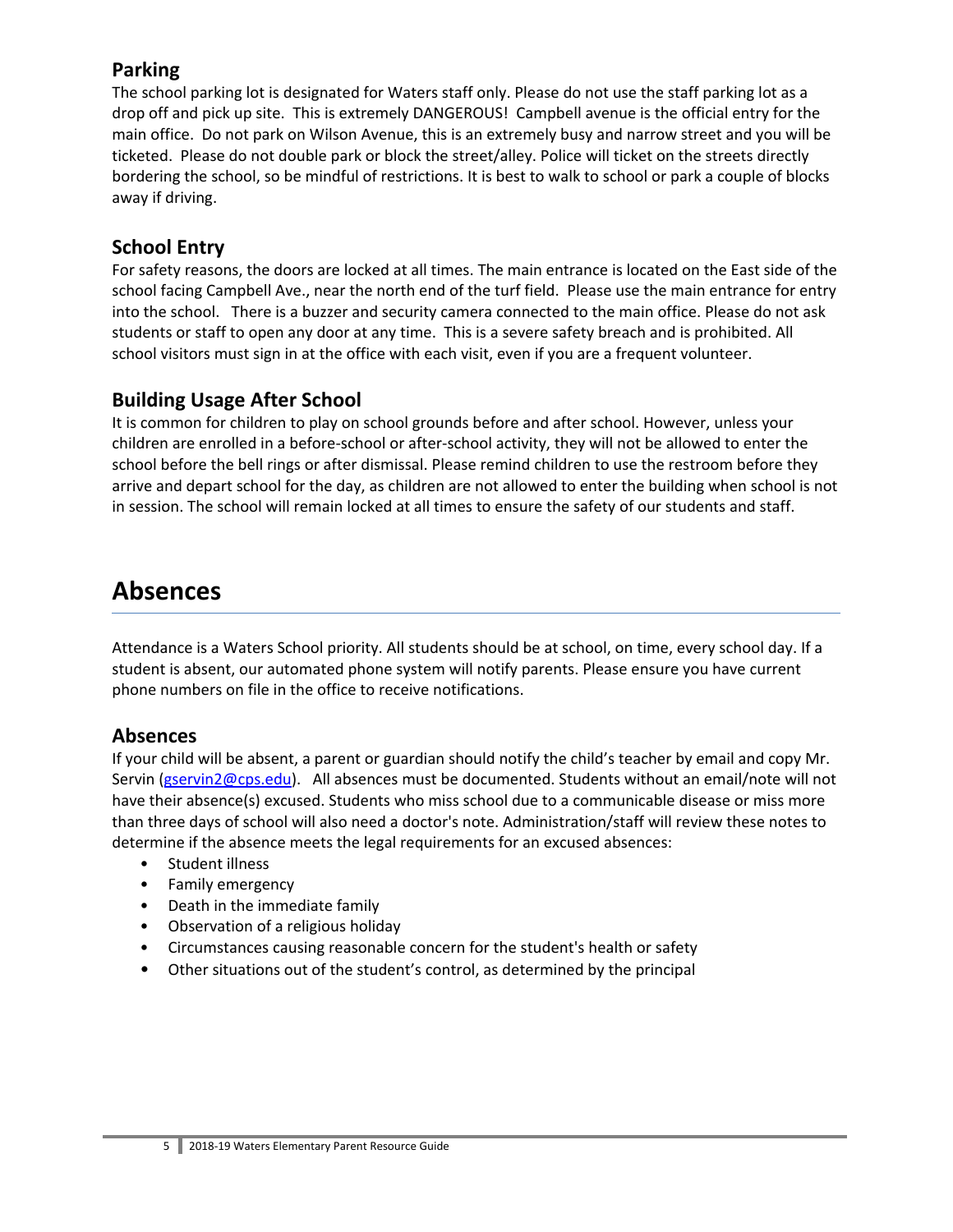#### **Physical Forms**

All students must be up-to-date on their immunizations. Students entering kindergarten or 6th grade must provide proof of a physical exam prior to October 15 of the current school year. Students will be excluded from school after October 15 until documents are received.

#### **Dental Exams and School-based Oral Health Program**

All students in kindergarten, 2nd, and 6th grade must provide proof of a completed dental exam by a licensed dentist prior to May 15 of the current school year. CPS provides free dental exams at the school during the year. Please call the school for more information.

#### **Eye Exams**

All students entering kindergarten and/or all students enrolling for the first time in any Illinois school must provide proof of an eye examination before October 15 of the current school year. CPS provides free vision exams at the school. Please call the school for more information.

# **Allergies and Medical Conditions**

Parents whose children have allergies, asthma, or other medical conditions should contact Hadley Bricker [\(hbricker@cps.edu](mailto:hbricker@cps.edu)), the school Counselor/Case Manager, so the necessary paperwork can be completed immediately. The forms need to be completed by your child's doctor and/or allergist. Once this paperwork received, Ms. Bricker will schedule an appointment with parents, homeroom teacher, and the school nurse to create a 504 plan for responding to medical emergencies at school, storage and administration of relevant medication.

Parents of children with allergies, asthma, or other medical conditions should also inform their homeroom teacher(s) at the earliest possibility. All teachers and Waters staff are trained once a year in allergy awareness and administration of an EpiPen/EpiPen, Jr.

If your child is participating in before or after school programs, parents should work directly with program staff to be sure they are informed about your child's medical condition.

# **Food Service**

Breakfast and lunch are provided by our cafeteria free of charge to any student. Monthly school breakfast, lunch, and after-school snack [menus](https://www.mylunchmoney.com/menus/schoolmenus.aspx?District=549) are linked on the school website.

### **Breakfast: Grab n' Go**

A free breakfast is available free of charge to **ALL** students. Students may pick up a breakfast bag as they enter school en route to class. Students enrolled in the Early Birds program will also have the opportunity to eat breakfast.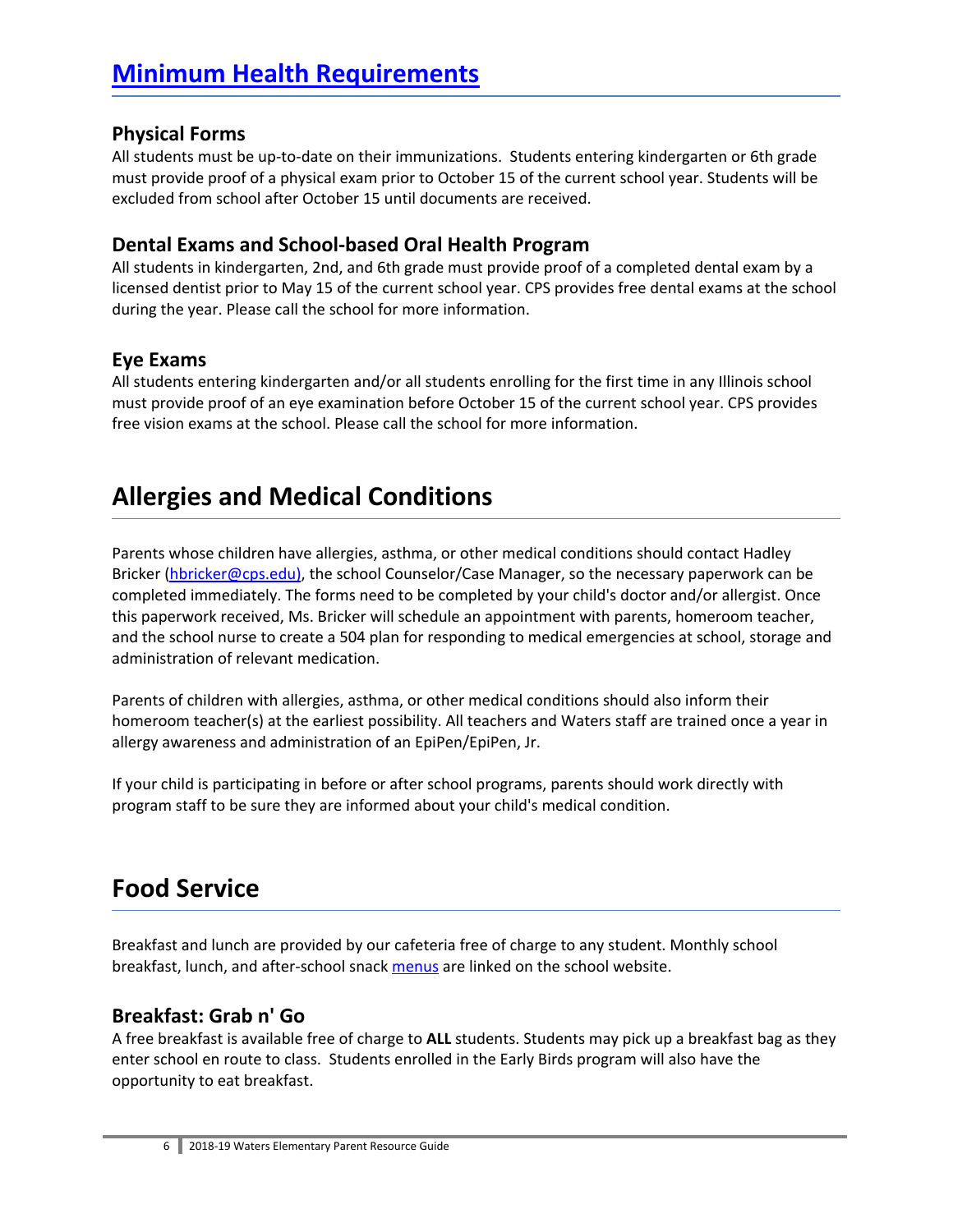### **Lunch**

Lunch is served every school day **free** of all charge for any CPS student who wishes to participate. Nuts are excluded from the lunch menu served by the school. Please note that when "PB&J" appears on the CPS menu, sunbutter (sunflower seed butter) replaces peanut butter.

Students are also welcome to bring their own lunch to school. Students who bring their lunch may also supplement their home lunch for free by taking a serving each of fruit, vegetables, and milk. Additional meals and a la carte items are available for purchase. Parents can pay meal fees [online](https://www.myschoolbucks.com/ver2/login/getmain?requestAction=home).

If your child brings a lunch from home, **we strongly encourage families to prepare meals free of nut products** due to the increasing numbers of students with food allergies. Waters staff encourages you to continually remind your children not to share lunch or eat from someone else's lunch. Waters staff communicates with the supervising lunchroom staff to be vigilant about NOT sharing food. This is emphasized often especially with the younger students.

### **After-School Snack**

A snack is available for free to all who are registered in an after-school program.

### **Classroom Celebrations and Special Occasions**

There may be times when food (for example, pizza) is served during school events, field trips, or classroom celebrations. Children are still required to eat school lunch or bring a lunch on these days. Please make sure the office, counselor, nurse, and your child's homeroom teacher are aware of any food restrictions and/or allergies your child may have at the beginning of the school year.

Teachers coordinate classroom celebrations, and it is their responsibility to ensure that all student health concerns are taken into consideration. Please contact your child's teacher regarding their specific classroom celebration policy. To acknowledge special occasions such as birthdays, we encourage families to celebrate with books. Students can bring in their favorite book or donate a book to their school classroom library, to be read by the student or a guest reader. All donated books will be acknowledged with a sticker on the inside cover detailing the date and name of the birthday child. Students with summer birthdays can celebrate a "half-birthday."

# **Wellness Program**

To be consistent with CPS initiatives for health and wellness, Waters has implemented the following guidelines:

- Food will not be used as a reward for success or good behavior
- Taking away physical activity (such as recess or physical education) as a punishment will not be allowed
- Birthdays and holidays **will not be celebrated with food** in the classroom (see below for alternatives)

# **Curriculum**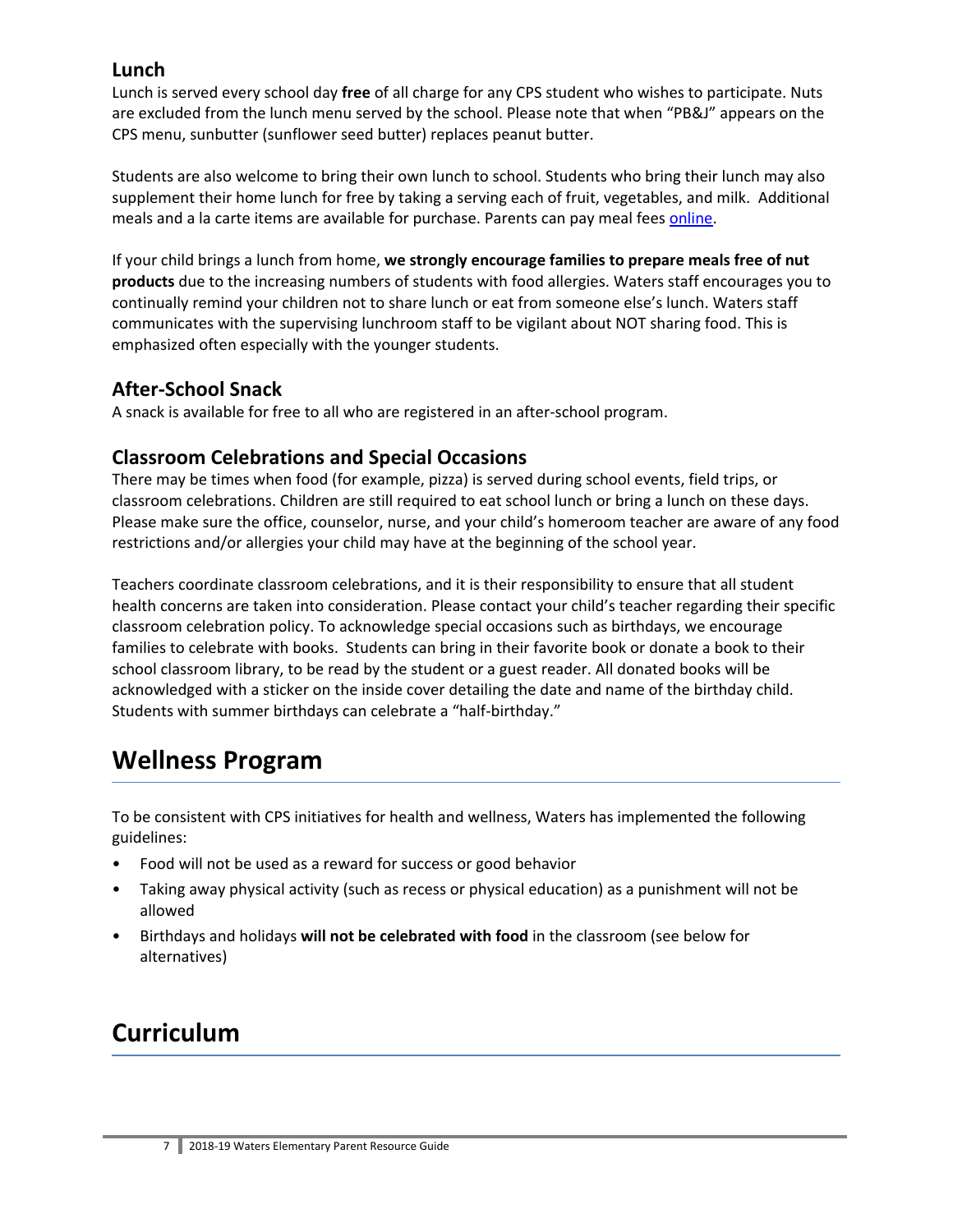Our school's mission is to provide hands-on, authentic learning in all content areas focused on the development of the whole child, through integration of the arts, environmental studies, multiculturalism and technology. The Waters School Continuous Improvement Work Plan (CIWP) outlines the specific strategies and action steps for our school's curriculum (find it here: [www.waterselementary.org/local-school-council\)](http://www.waterselementary.org/local-school-council).

The CPS core academic curriculum includes Language Arts (Reading and Writing), Math, Science, and Social Studies. At Waters we strive to differentiate learning within each classroom so that students can be appropriately challenged with opportunities to grow. Central to Waters' approach, the teachers take every opportunity to integrate across content areas and provide authentic hands-on learning experiences. Most recently, our arts integration approach has been enhanced with a K-8 [STEAM](http://stemtosteam.org/) initiative.

- **Language Arts:** Pearson's Reading Street is our language arts curriculum (reading and writing combined) for K-5, Pearson's MyPerspectives is the language arts curriculum for grades 6-8.
- **Mathematics:** For K-5, we use the Math Trailblazers Curriculum to provide students academic rigor, a comprehensive program that helps students work through mathematical concepts by conducting hands-on problem-solving experiments, collecting and analyzing data, and collaborating to arrive at conclusions. Connected Math is the base curriculum for grades 6-8, supplemented by pre-Algebra in 7<sup>th</sup> and Algebra in 8th (with an exit exam at the end of the school year for high school placement).
- **Science:** Our K-8 scope and sequence science curriculum is defined by the science focus team and aligned with the Next Generation Science Standards, which teach science as both a body of knowledge and as a hands-on, evidence-based curriculum.. At Waters our Science curriculum is integrated with our Ecology Program, which amplifies these goals by making complex concepts come alive and building a life-long interest in science. Students may participate in the city-wide STEM research [exhibition](http://www.cpsscifair.org/) and/or National Engineers Week.
- **Social Studies** Our social studies curriculum is created so our students have the skills, knowledge and habits necessary to effectively contribute to and participate in the social, political, and economic life of their communities and world.

In addition to the core curriculum, each classroom will participate in "Essentials". Visit program websites at [www.waterselementary.org](http://www.waterselementary.org/) under "Academics" and "By Program." Waters students receive music, drama, visual art, digital media, physical education. All students participate in our ecology program.

# **Before and After School Care/Programs**

#### **Before-School Care: Early Birds K-8**

Supervised before-school care is provided by Waters School staff. Students can be dropped off at 7:15am from Monday to Friday. Students are offered breakfast. The cost is \$125 per month per child, you can make your monthly payment on **[e-pay](https://www.epayillinois.com/Home/ShowSiteLandingPage/31996)** at the start of every month.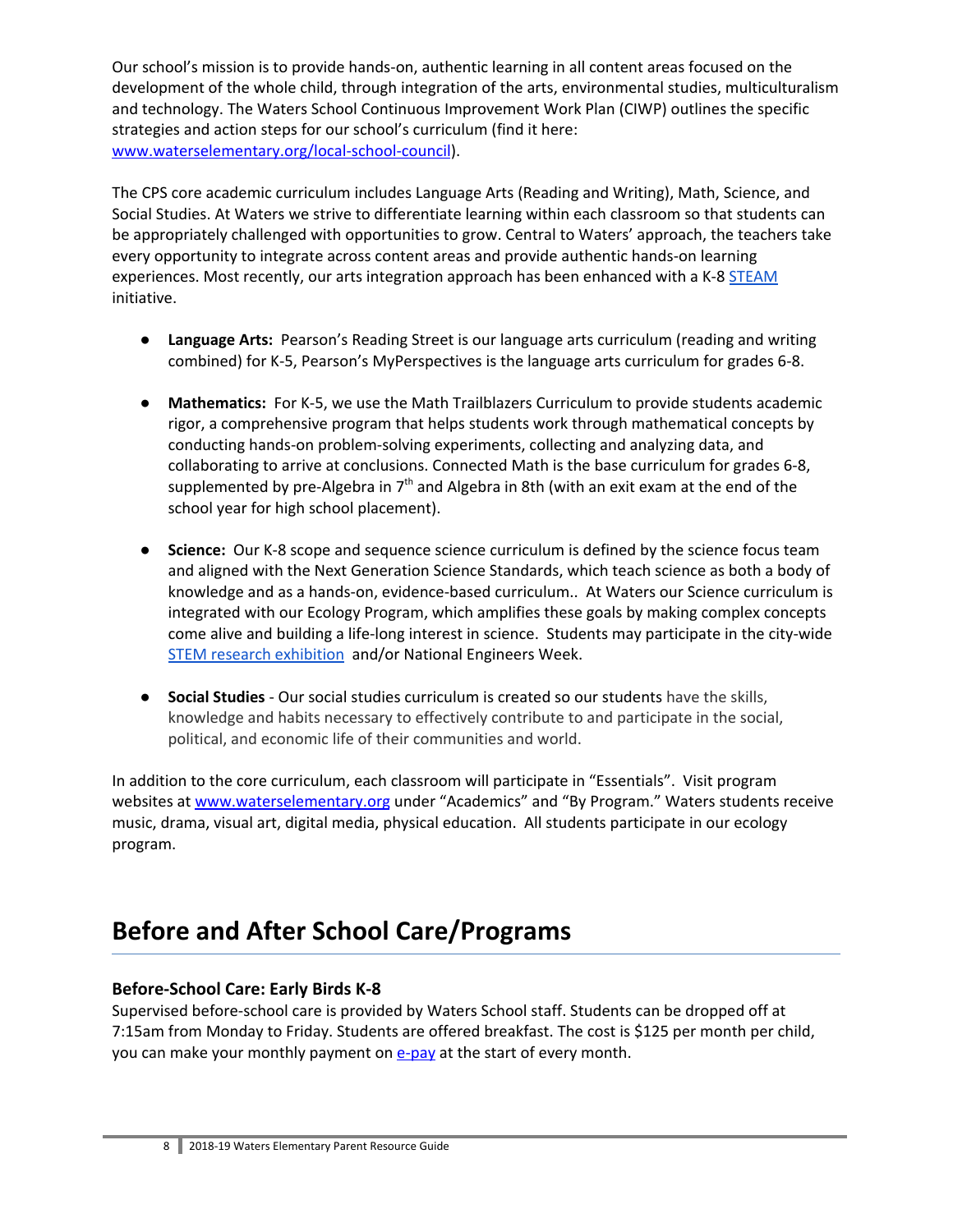In cases where the first of the month falls on a holiday, the payment should be made when school resumes. If payment is not made at this time, your child will not be able to participate in the program until the monthly payment has been paid. The fee is not prorated regardless of the number of weeks or days a child attends school or the program. This also applies to the number of days schools is in session. Registration forms are available on the school website or in the main office. All early bird entries are through the main door on Campbell Avenue.

This program is available from September 4 through June 18, 2019. For more information, please contact Ms. Garcia at [hgarcia2@cps.edu.](mailto:hgarcia2@cps.edu)

#### **After-School Care: Right At School K-8**

After-school care and tuition-based electives are offered at Waters through Right At School. Register by calling 855.AT.SCHOOL or visiting <https://rightatschool.com/waters-elementary/>. Right Club after-school program runs 3:15 to 6:00pm. Electives run from 3:15 to 4:30pm–check the website for current offerings.

#### **SCALE Programs (various grades)**

Supporting Communities through Arts Learning Environments (SCALE) is a program funded through a grant with Chicago Arts Partnerships in Education (CAPE) that partners teachers and artists to provide free after-school integration of academic and social-emotional learning with the arts. Past programs include: Costume Design, Film Club, MediaLab, Digital Photography, Origami. Offerings vary each year, follow Green Notes for more information.

#### **Teams and Clubs**

Please watch for team sign ups and information in Green Notes, on the website or in flyers sent home with your children. In the past Waters Sports Teams and Clubs have included:

#### **Waters Wildcats**

Fall: Co-Ed Cross-Country | Girls Volleyball (5/6 and 7/8) | Boys Soccer (5/6 and 7/8) Winter: Girls Basketball (5/6 and 7/8) | Boys Basketball (5/6 and 7/8) Spring: Co-Ed Track | Girls Soccer (5/6 and 7/8) | Boys Volleyball (5/6 and 7/8)

### **Northside Basketball League (NBL) Waters Teams**

An independent league, coached by parent volunteers. Winter:  $3/4$  Girls | 5/6 Girls | 4th Boys | 6th Boys

### **Girls On the Run**

Girls grades 3-5 (Run by parent volunteers)

### **Waters Clubs**

Chess Team (Co-Ed grades 1-8) Mathletes / MathCon Team (Co-Ed grades 7-8) Battle of the Books (Co-Ed grades 5-6) Rock Band (Co-Ed grades 7-8) Student Leadership (Co-Ed grades 7-8) Recycling Captains (Co-Ed grades 1-8) Compost Captains (Co-Ed grade 8)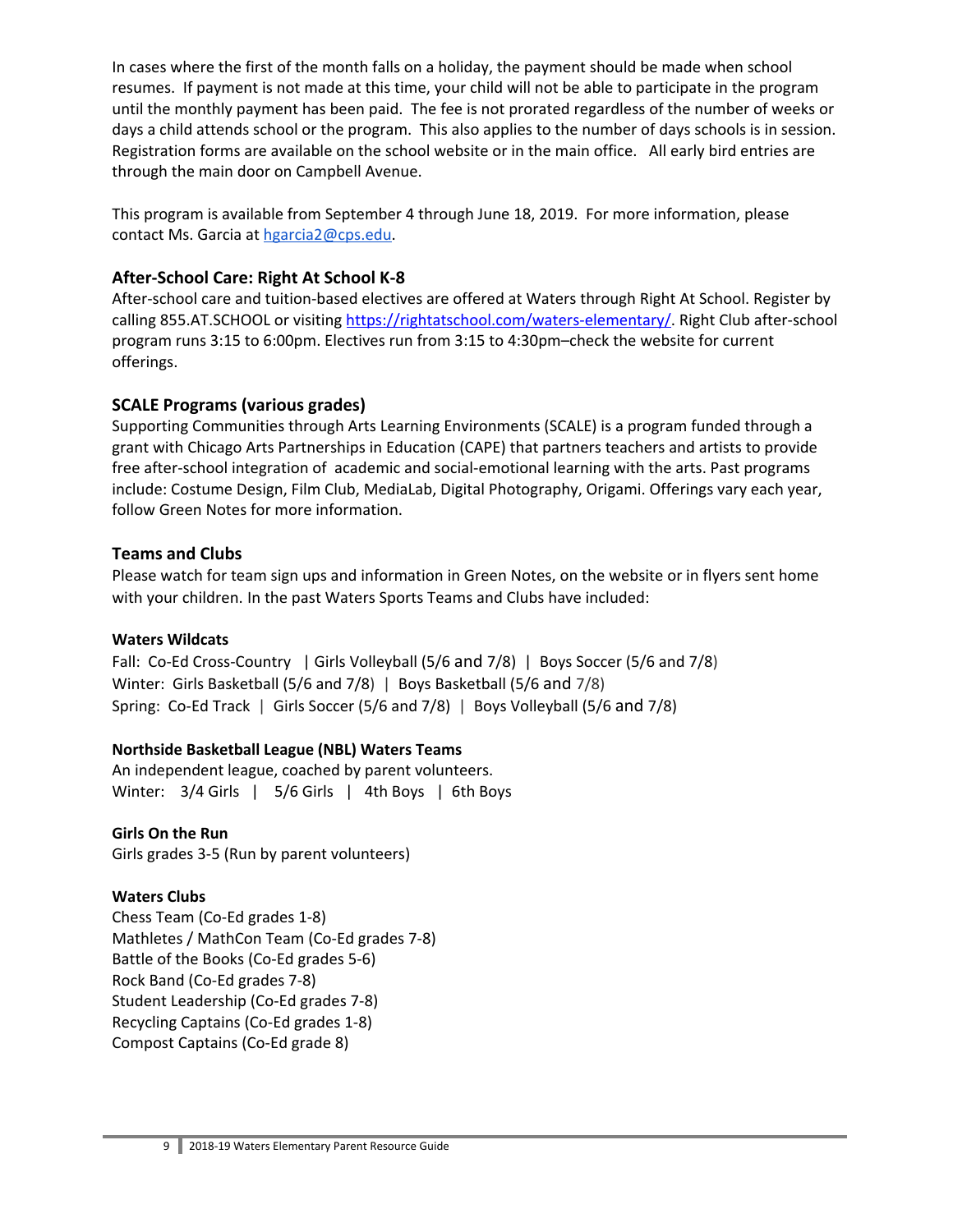The three primary functions of the LSC are to: (1) conduct the annual principal evaluation, (2) work with administration and the instructional leadership team to create and monitor the school's 2-year curriculum plan, otherwise known as the Continuous Improvement Work Plan (CIWP), and (3) to approve and monitor the school's annual budget. The LSC is composed of the Principal, 2 teacher representatives, 1 non-teacher staff representative, 6 parent representatives, and 2 community members. The 2018-20 council was seated in July 2018 and will serve a two-year term.

### **Meetings**

LSC meetings are generally held the third Tuesday of every month, alternating times between 4:00 pm and 6:30 pm (see the school calendar for exact dates and times). Meetings are held at the school and are open to the public. Typically meetings are hosted in the annex or the gym. Agendas are posted at the main entrance and on the school website at least 48 hours prior to the meeting. In addition the the normal business of the council, special presentations are often included on the agenda (such as student presentations, curriculum proposals, program updates, parent workshops, etc). Meeting minutes and presentations can be found at [www.waterselementary.org/local-school-council](http://www.waterselementary.org/local-school-council.html). Contact Waters LSC at [waterslsc@gmail.com.](mailto:waterslsc@gmail.com)

# **Bilingual Advisory Committee (BAC)**

The primary goal of the BAC is to support families of English Language Learners (ELL), helping parents to develop leadership skills for effective participation in the school and to advocate on their behalf. The BAC brings ideas and concerns to the attention of the LSC. At the first meeting of the year (see the school calendar for dates and time)s, officers will be elected and the meeting schedule and topics are determined. Contact our ELL Liaison, Ms. Alvarez, at [nalvarez13@cps.edu](mailto:nalvarez13@cps.edu) for questions about the BAC or our bilingual education program.

# **WatersToday: Fundraising**

Fundraising and volunteer activities are coordinated through partnership with WatersToday, our parent-run non-profit 501(c)(3) organization. Learn more at: [www.waterstoday.org.](http://www.waterstoday.org/)

Fundraising enables programming above and beyond what CPS offers our students and helps offset budget shortfalls. Our award-winning Ecology program, half of our full-time music program, Right at School recess and lunch supervision, along with sports, arts, technology and science equipment purchases are just some of the budget items that WatersToday helps fund.

WatersToday organizes two main fundraising efforts during the school year and multiple small fundraisers and community building events. We encourage families to take part in every way they can.

### **Meetings**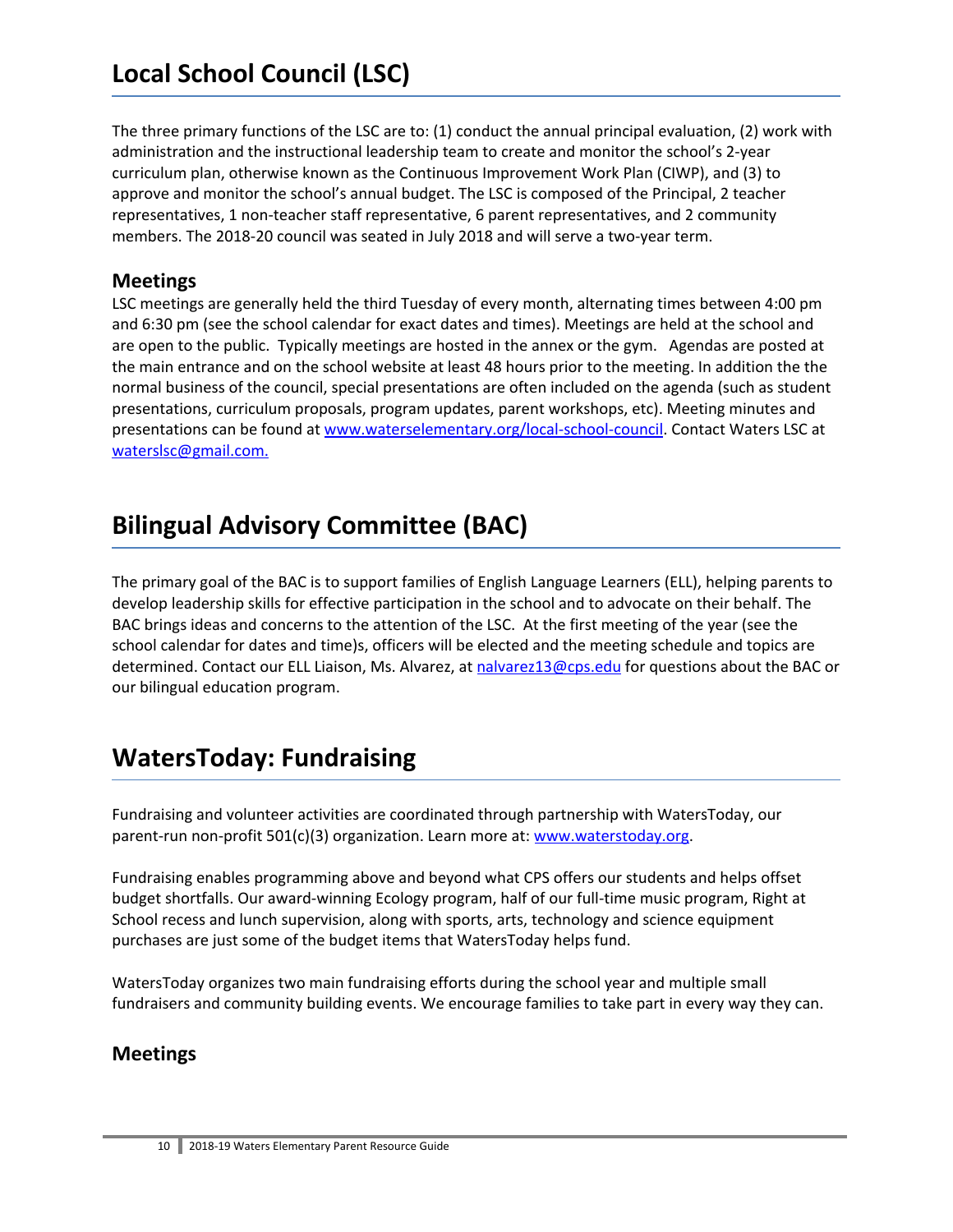WatersToday hosts quarterly public meeting at Waters in the cafeteria. Check the school calendar to find out specific dates so you can come to the meetings and learn more about what and how we raise funds for our school.

### **Waters Annual Pledge Drive**

Last year, the Waters Pledge Drive exceeded our fundraising goal of \$75,000. The WatersToday board encourages families to work with their friends, neighbors and companies to contribute to the pledge drive. More information will be shared in Green Notes in October. The pledge drive will culminate with a celebratory Thanks for Giving Party in November. To find out more about how to donate or to learn about our funded projects, visit [www.waterstoday.org](http://www.waterstoday.org/) or email [treasurer@waterstoday.org.](mailto:treasurer@waterstoday.org)

## **Waters Big Night and Little Big Night**

Our biggest event of the year will be held on March 9, 2019 at the Dank Haus. This is a fun, adults-only evening complete with silent auction, games, music and dancing, food and beverages. For the kids, we will host a Little Big Night at school two weeks prior to the event with food, crafts, and entertainment. Little Big Night kicks off the online auction that precedes the Big Night event. The Big Night planning committee solicits many donations from local businesses and families, and coordinates many volunteers to make this event a big success each year.

### **Other Events**

Multiple smaller fundraising events take place throughout the year, such as professional photography sessions, coffee/tea sales, trivia night, the walk-a-thon, and more. If you have an idea or interest in being on the fundraising team, email [fundraising@waterstoday.org.](mailto:fundraising@waterstoday.org)

### **Help Waters Earn Money**

With a little effort and no monetary commitment on your part, you can earn money for Waters.

#### **Artsonia**

[Artsonia](https://www.artsonia.com/) is an online "student art museum" that showcases artwork from students all over the world. Parents, grandparents, and family members can order prints, mugs, jewelry, and more with your child's creative inspirations on them, and 20% of the proceeds comes back to support our art program! [Learn](http://artsonia.com/) [more](http://artsonia.com/) at www.artsonia.com.

#### **AmazonSmile**

Amazon will donate 0.5% of the price of your eligible AmazonSmile purchases to WatersToday whenever you shop on AmazonSmile. Go to: [www.smile.amazon.com/ch/32-0174761](http://www.smile.amazon.com/ch/32-0174761).

#### **Primary**

When you shop for clothing on Primary.com using **[Waters'](http://www.primary.com/school/waters) unique link**, our school receives 15% of the sale through the end of September and 10% of the sale through the remainder of the school year. New customers get 20% off their first order with code "WATERS". You also receive an additional discount if you buy three or more of one item.

For a complete list of giveback programs, please visit **[www.waterstoday.org/givebackprograms](http://www.waterstoday.org/givebackprograms.html)**.

#### **BoxTops for Education**

Collect BoxTops for Education, which are found on General Mills, Betty Crocker, Pillsbury, Kleenex, Ziploc and many other products. A collection box is located in main school office.